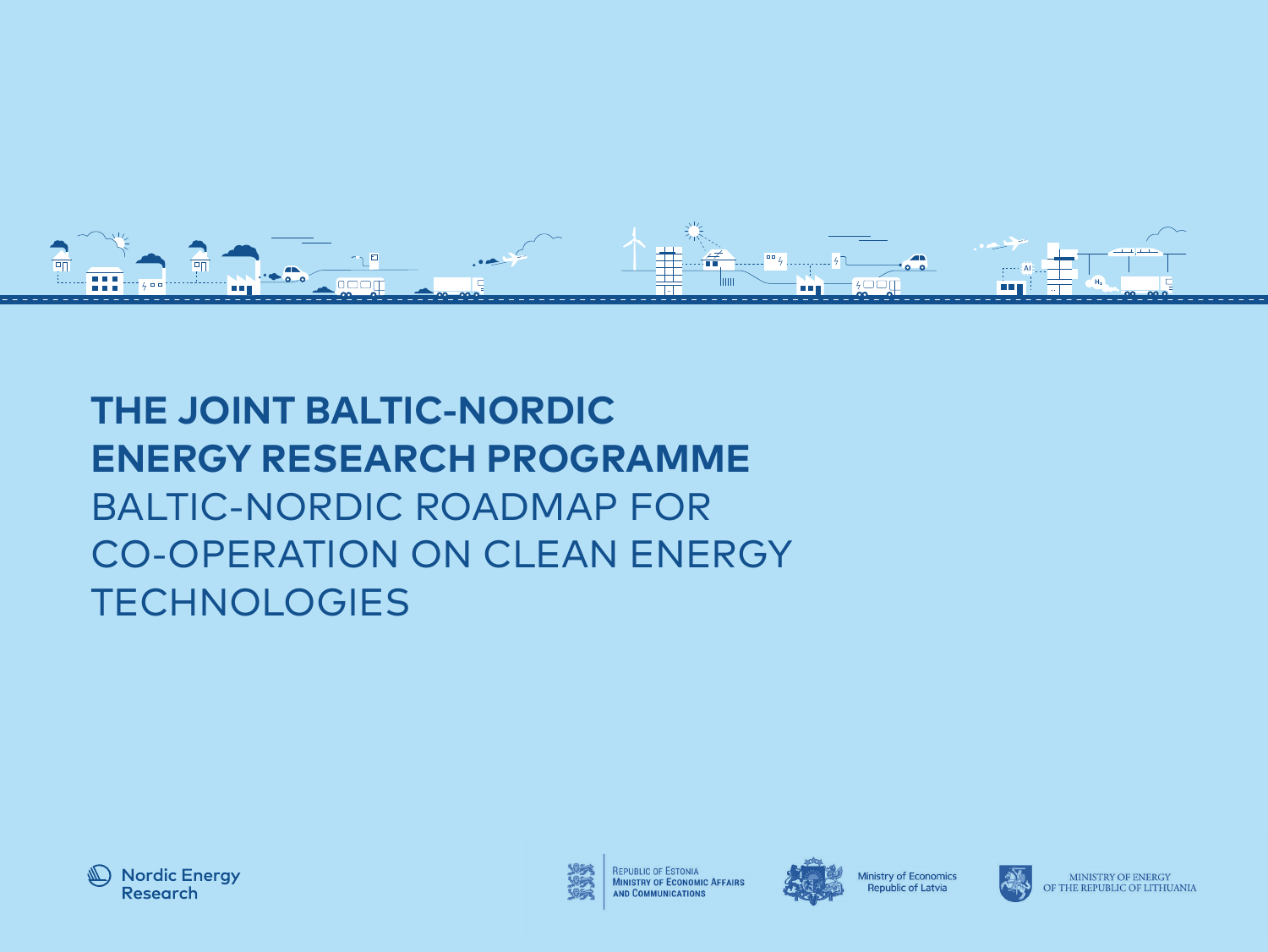# **Background and method**

Determine which clean energy-related technologies (CET) are most relevant in the Baltic and Nordic countries, in terms of Baltic-Nordic co-operation for decarbonising the energy system from now to 2030, 2050 and beyond.

## **Background 5 step method**

#### **International and EU CET overview 1**

• Identifying broad spectrum of relevant clean energy technologies

#### **Assessing needs for CETs from the Baltic energy systems perspective 2**

• Key CET needs in the Baltic states based on national energy and climate plans and existing scenario studies

#### **Baltic CET stakeholder overview 3**

- Analysis of literature and stakeholder information
- Interviews and surveys

#### **Technology-needs matrices 4**

- Strengths, limitations and stakeholders of most relevant CET solutions with respect to challenges and time perspective
- Potential key R&I activities on national and Baltic levels
- **Development of Baltic-Nordic Roadmap for Co-operation on Clean Energy Technologies 5**







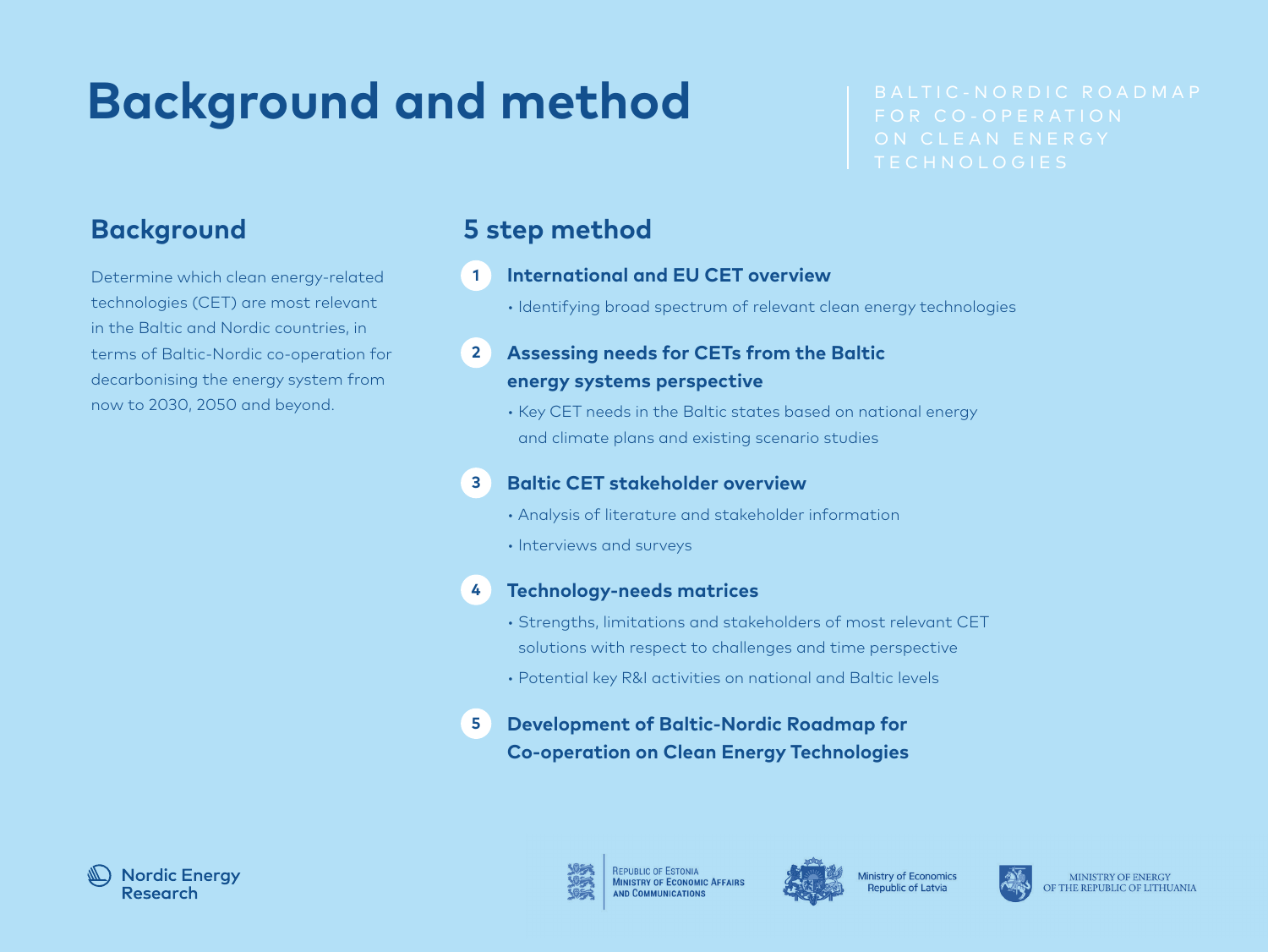# **CET category framework**

# **Clean Energy Related Technologies (CET)**



 Integrated power and energy systems



 Zero emission power generation technologies



Low emission transport systems



Industrial energy systems



Urban and built environments



Cross-cutting technologies





REPUBLIC OF ESTONIA **MINISTRY OF ECONOMIC AFFAIRS** AND COMMUNICATIONS



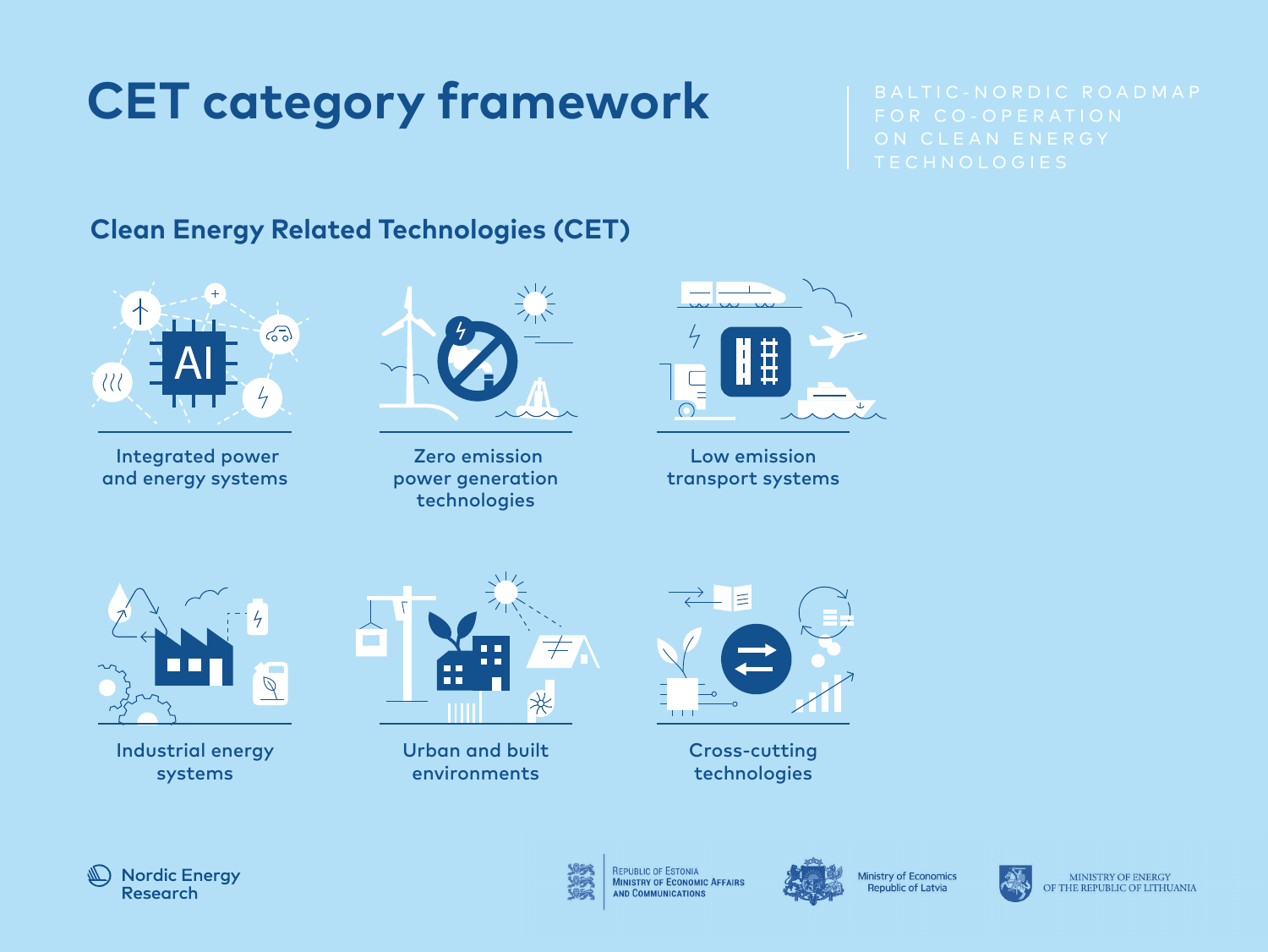# **Common needs of Baltic and Nordic energy systems**

#### **Now**

- Increased production and use of renewable energy for electricity
- Further reduce dependence on fossil fuels in district heating
- Decarbonise transport sector
- Energy efficiency in all sectors
- Increase energy independence and interconnections for electricity and natural gas systems

### **2030**

- Near term needs still relevant, with shift in focus towards electrification advanced bioenergy, hydrogen, and carbon capture and storage and utilisation (CCS/CCU)
- Increased efforts for transition of hardto-abate sectors, such as transport and some industrial sectors

### **2050+**

- Continued and strong electrification of the energy system
- Cross-sectorial integration
- Smart production and demand side management
- Integration of hydrogen in the energy system
	- as energy carrier
	- for energy storage, stabilising
- renewable power generation
- for electrofuel production







**REPUBLIC OF ESTONIA MINISTRY OF ECONOMIC AFFAIRS ND COMMUNICATION** 



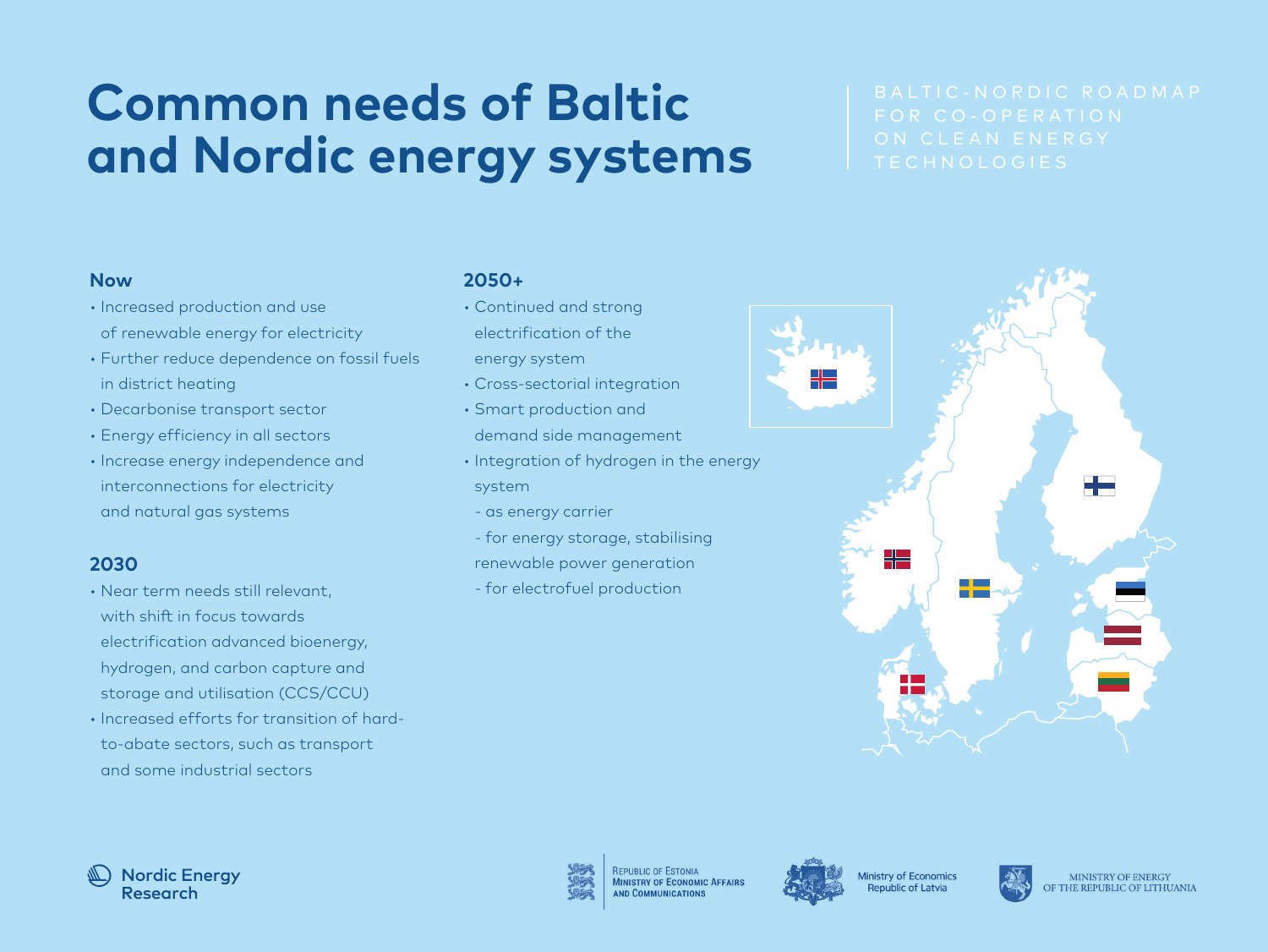# **Country-specific needs and opportunities for Baltic energy systems**





#### **Now**

- Abate shale oil in energy sector
- Heating/cooling, enabling smart urban areas

#### **2030**

- Mitigating remaining shale oil use
- Unlocking potential for CCU/PtX applications with bioenergy and hydrogen
- Opening up for deep decarbonisation in industry

#### **Now**

- Reduce natural gas use in energy systems
- Large biomass potential
- Hydropower for storage/balancing
- Solar heat in district heating

#### **2030**

- Opportunities for biogas and hydrogen, through existing gas infrastructure
- Biomass potential in biorefineries/ bioeconomy





#### **Now**

- Increase domestic renewable electricity generation
- Reduce natural gas use in energy systems
- Increasing share of biogas
- Strong photovoltaic (PV) stakeholders

#### **2030**

- Opportunities for biogas and hydrogen, through existing gas infrastructure
- PV at larger scale, new materials, system integration, use in multiple sectors (e.g. building-integrated)





**REPUBLIC OF ESTONIA MINISTRY OF ECONOMIC AFFAIRS** 





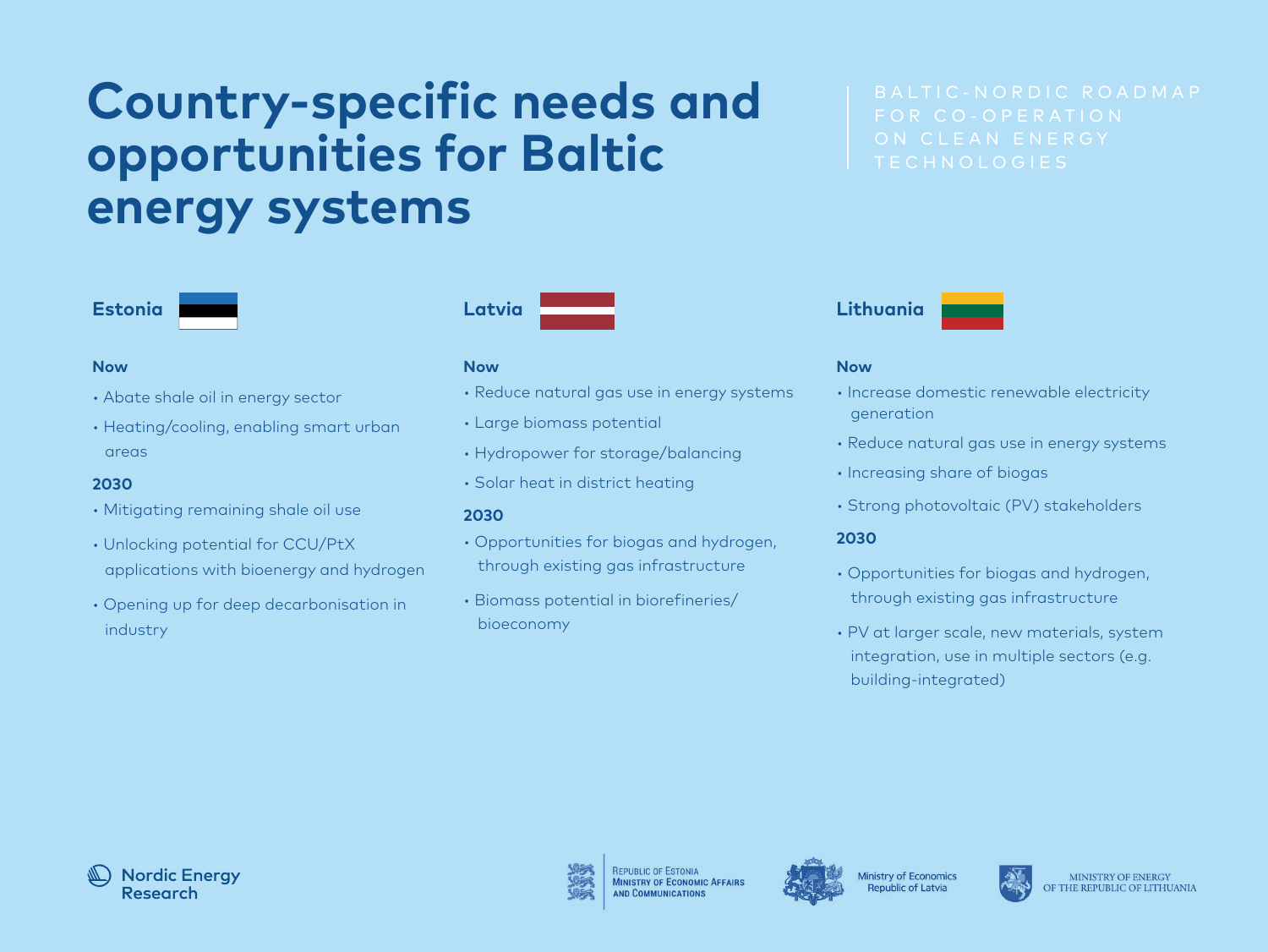

 $\boxed{\Box}$ 



## 600

 $\overline{\blacksquare}$ 

#### **Continue & Strenghten**

• Sustainable and integrated power systems

 $\overline{\Lambda}L$ 

 $400$ 

- Large-scale deployment of offshore wind power
- Zero emission buildings

# $\mathbb{A}$

#### **Initiate New**

• Efficient industrial waste heat utilisationin district heating

 $\sim$   $\sim$ 

• Future biorefineries for the bioeconomy<br>———————————————————

 $\Box$ 

**nm** 

• Electrification of private transport

# $\circ$

#### **Exploratory**

- Baltic-Nordic implementation of CCS and CCU
- Digitalisation in the energy system
- Deep decarbonisation of energy intensive industry
- Potential role of distributed energy systems





**REPUBLIC OF ESTONIA MINISTRY OF ECONOMIC AFFAIRS** AND COMMUNICATIONS



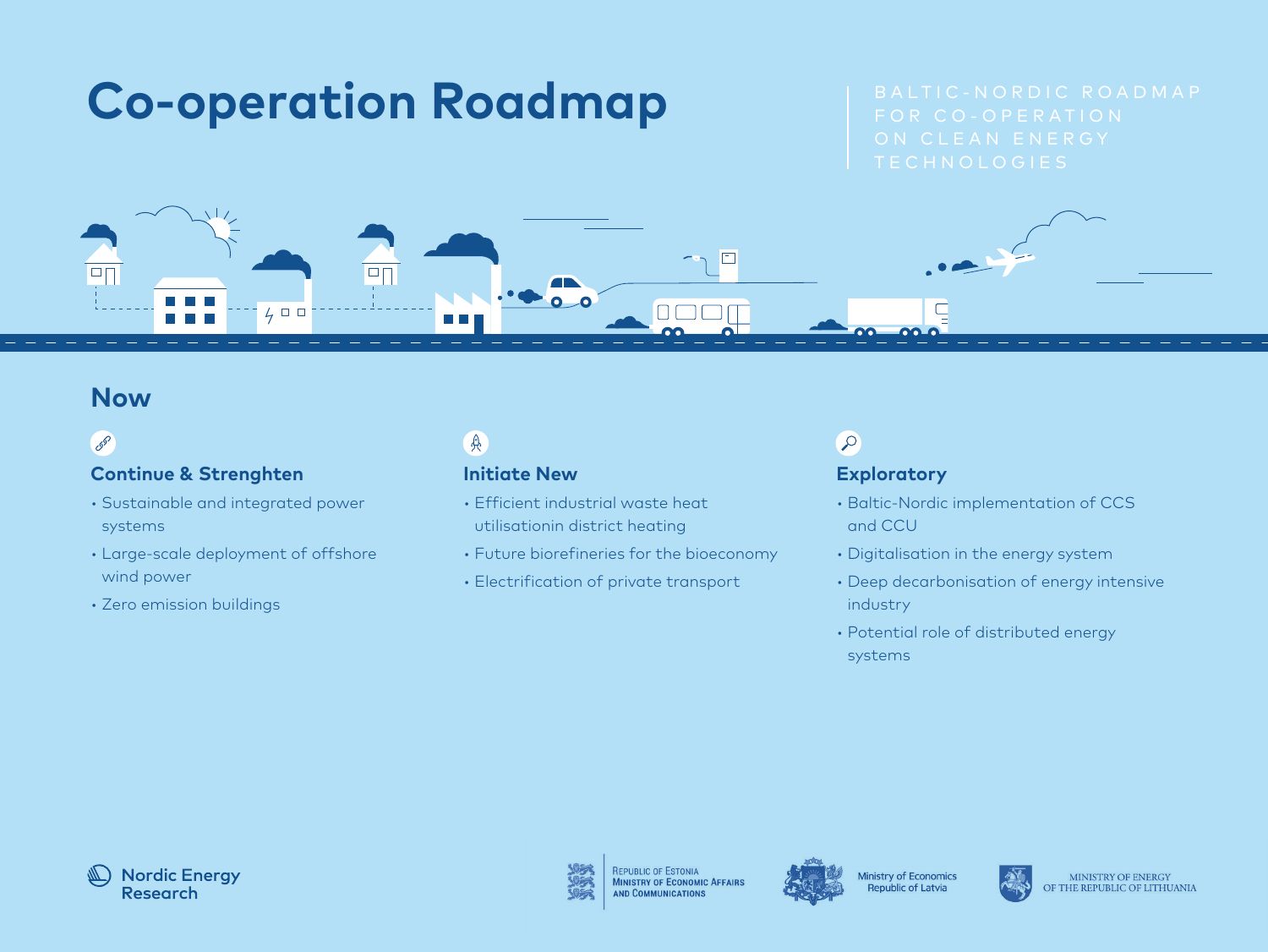# **Co-operation Roadmap**

H<sub>2</sub>O

man bi



## 600

#### **Continue & Strenghten**

- Developing zero emission power systems
- Positive energy buildings and smart cities
- Efficient waste heat utilisation in district heating
- Future biorefineries for the bioeconomy
- Deep decarbonisation of energy intensive industry
- Electrification of transport

# 具

### **Initiate New**

- Hydrogen society demand-side aspects
- Deep decarbonisation of energy-intensive industry
- CCS/CCU technologies and infrastructure
- Distributed energy systems

## $\circ$

### **Exploratory**

• Exploring new advanced technologies within renewable energy sources (RES) power generation, energy storage, CCS/ CCU/PtX and hydrogen production

REPUBLIC OF ESTONIA **MINISTRY OF ECONOMIC AFFAIRS AND COMMUNICATION** 



#### Ministry of Economics **Republic of Latvia**



## **2030 2050+**

 $\overline{A}$   $\overline{A}$ 

# 600

### **Continue & Strenghten**

- Zero emission transport system
- Hydrogen society
- CCS/CCU/BECCS for net zero/negative emissions
- Integration of flexible power generation, storage and demand side

# 兵

### **Initiate New**

• Development/implementation of new advanced technologies within RES power generation, energy storage , CCS/CCU/ PtX and hydrogen